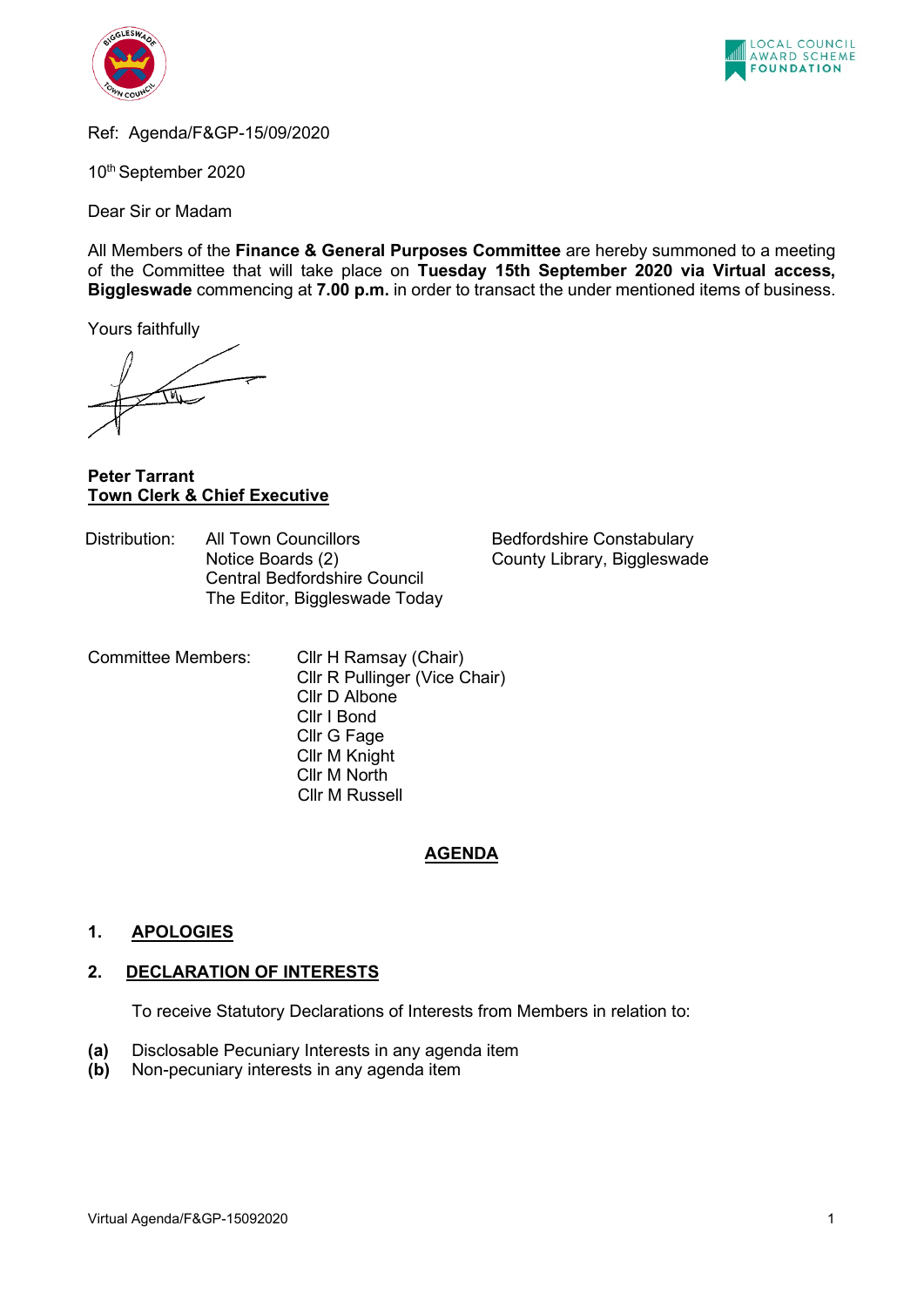## **3. PUBLIC OPEN SESSION**

To adjourn for a period of up to 15 minutes to allow members of the public to put questions or to address the Council, through the Chairman, pertaining to matters listed on the Agenda.

Please register in advance for this webinar:

## **[https://zoom.us/webinar/register/WN\\_1E1ODs20Tq-1Gij0XRkkrA](https://zoom.us/webinar/register/WN_1E1ODs20Tq-1Gij0XRkkrA)**

Each Speaker will give their name to the Chairman, prior to speaking, which will be recorded in the minutes, unless that person requests otherwise. Each Speaker will be allowed **(one) three-minute slot.**

## **4. MINUTES AND RECOMMENDATIONS OF MEETINGS**

**a.** [For Members to receive and approve the minutes of the Finance & General Purposes](#page-3-0)  meeting held on **Tuesday 3rd March 2020.**

#### **5. MATTERS ARISING**

**a.** Minutes of the Finance and General Purposes meeting held on **Tuesday 3rd March 2020.**

## **6. ITEMS FOR CONSIDERATION**

#### **a. Asset Register**

To receive an oral update from the Town Clerk Peter Tarrant.

## **b. Members IT Tablets**

To receive an oral update from the Town Clerk Peter Tarrant.

#### **c. Leasing a Workshop Facility**

To receive an oral update from the Town Clerk Peter Tarrant.

#### **d. Orchard Community Centre**

To receive an oral update from the Town Clerk Peter Tarrant.

#### **e. Drove Road Chapel**

To receive an oral update from the Town Clerk Peter Tarrant.

#### **f. Financial Regulations**

To receive an oral update from the Town Clerk Peter Tarrant.

## **7. ITEMS FOR INFORMATION** - N/A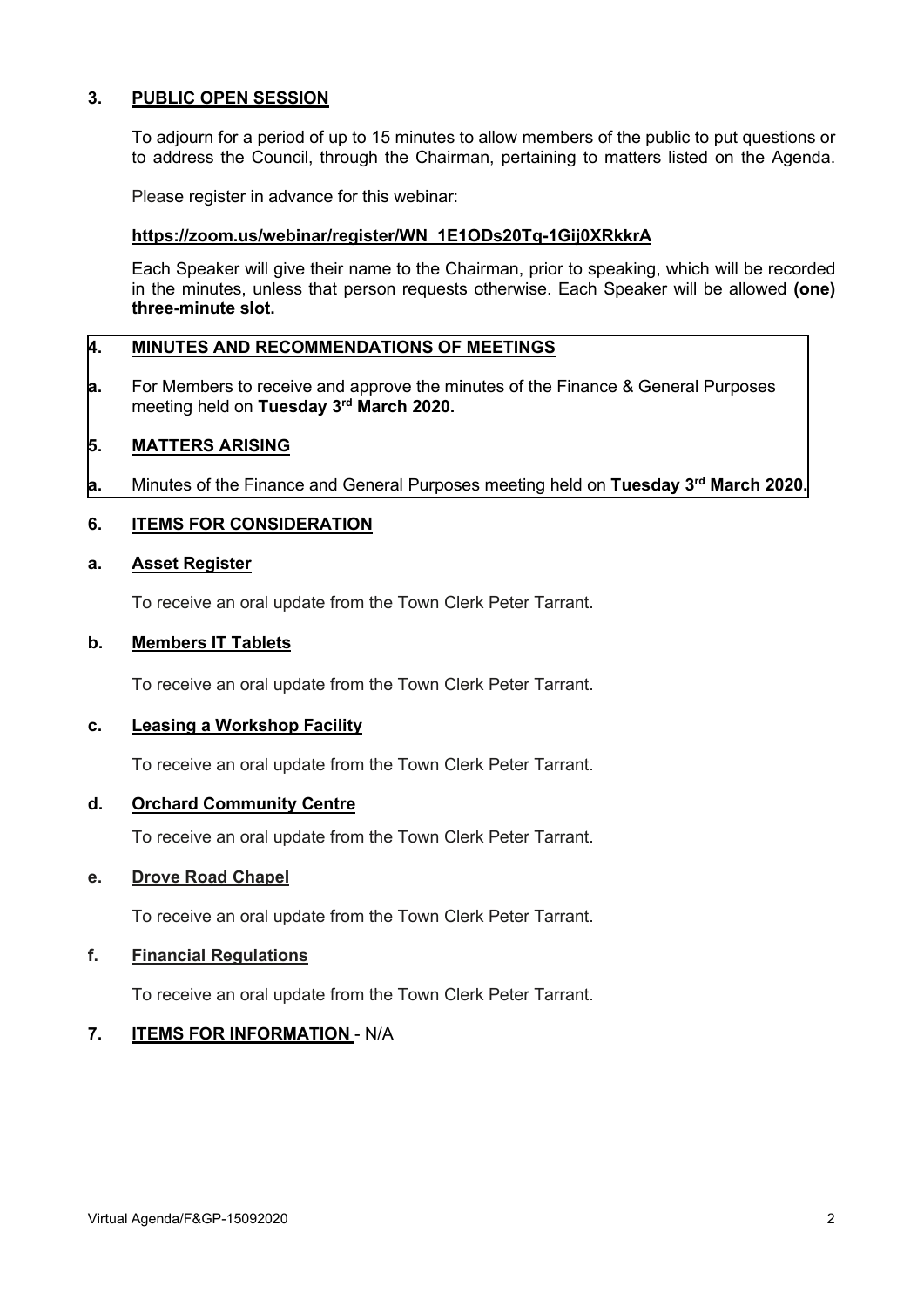## **8. PUBLIC OPEN SESSION**

To adjourn for a period of up to 15 minutes to allow members of the public to put questions or to address the Council, through the Chairman, in respect of any other business of the Town Council.

Please register in advance for this webinar:

## **[https://zoom.us/webinar/register/WN\\_1E1ODs20Tq-1Gij0XRkkrA](https://zoom.us/webinar/register/WN_1E1ODs20Tq-1Gij0XRkkrA)**

Each Speaker will give their name to the Chairman, prior to speaking, which will be recorded in the minutes, unless that person requests otherwise. Each Speaker will be allowed **(one) three-minute slot.**

## **9. EXEMPT ITEMS**

The following resolution will be **moved** that is advisable in the public interest that the public and press are excluded whilst the following exempt item issue is discussed.

- 10a. (Rose Lane Car Park)
- 10b. (Contracts Database)

Pursuant to section 1(2) of the public bodies (Admission to Meetings) Act 1960 Council **resolve** to exclude the public and press by reason of the confidential nature of the business about to be transacted.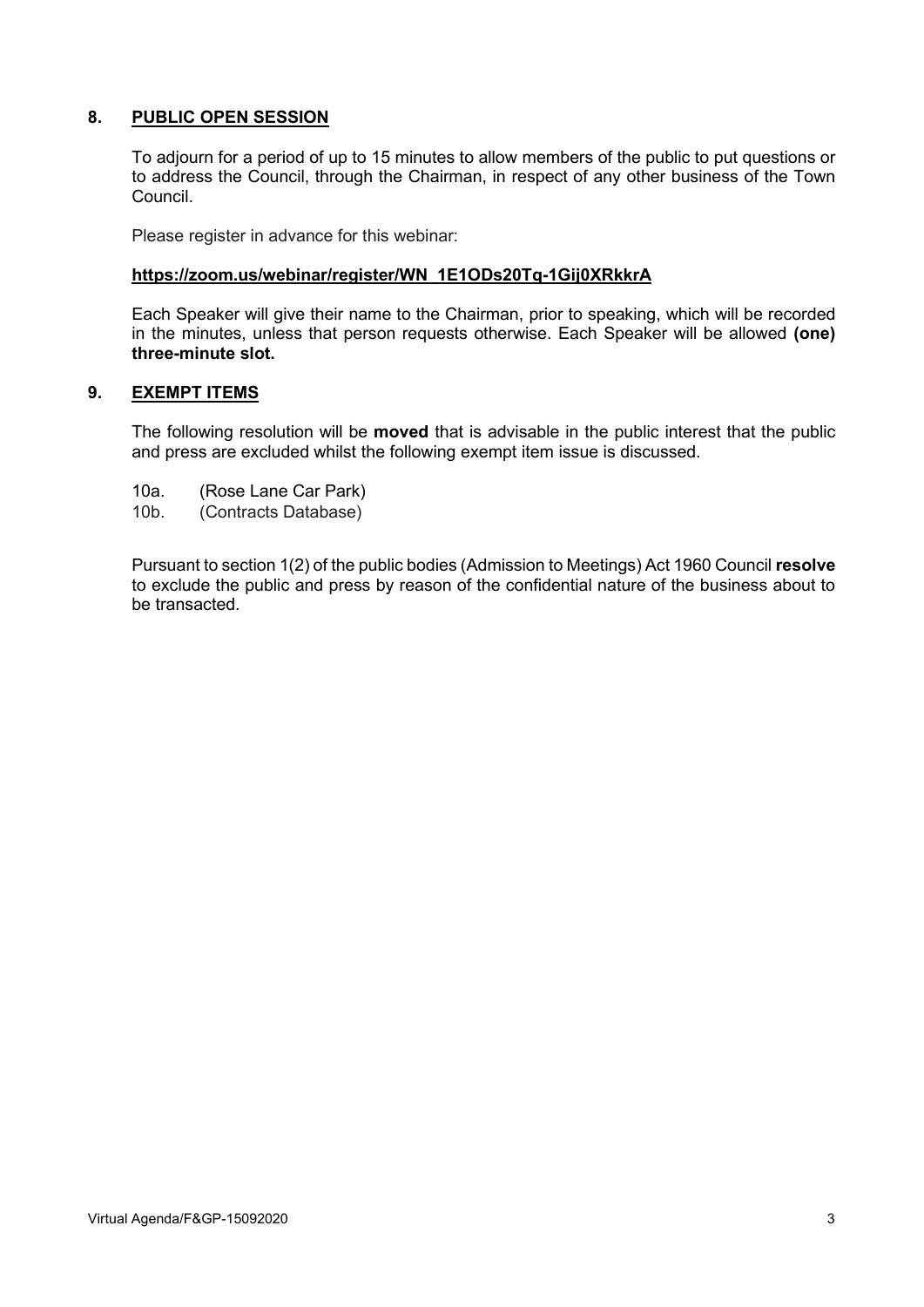<span id="page-3-0"></span>



## **MINUTES OF THE F&GP MEETING HELD ON TUESDAY 3rd MARCH 2020 AT 7PM AT THE OFFICES OF BIGGLESWADE TOWN COUNCIL THE OLD COURT HOUSE, 4 SAFFRON ROAD, BIGGLESWADE**

## **PRESENT:**

Cllr H Ramsay (Chair) Cllr D Albone (Vice Chair) Cllr I Bond Cllr G Fage (arrived 7:22pm) Cllr M Russell Cllr M North Cllr F Foster

Mr Philip Truppin BTC Acting Clerk Mrs A Dennis Meeting Administrator

Members of Public – 3

## **03/0301 1. APOLOGIES**

Cllr J Woodward, Cllr F Foster

## **ABSENT**

None

# **03/0302 2. DECLARATION OF INTERESTS**

- 03/0302.1 **a.** Disclosable Pecuniary Interests in any agenda Item 6a Grants Biggleswade History Society- Cllr I Bond
- 03/0302.2 **b.** Non-pecuniary interests in any agenda Item 6a Grants Royal Air Force Air Cadets - Cllr M Russell

# **03/0303 3. PUBLIC OPEN SESSION**

Member of public – Helen Kingerley to support the application for Item 6a Grants Biggleswade Scout Group as she gave a back ground of how the Scouts started and have helped to develop 250 scout members as well as how they have raised money from fundraising to replace the roof of the Scout house some of which was a grant from Windfarm Fund. They are now in desperate need to raise the funds to replace the windows.

1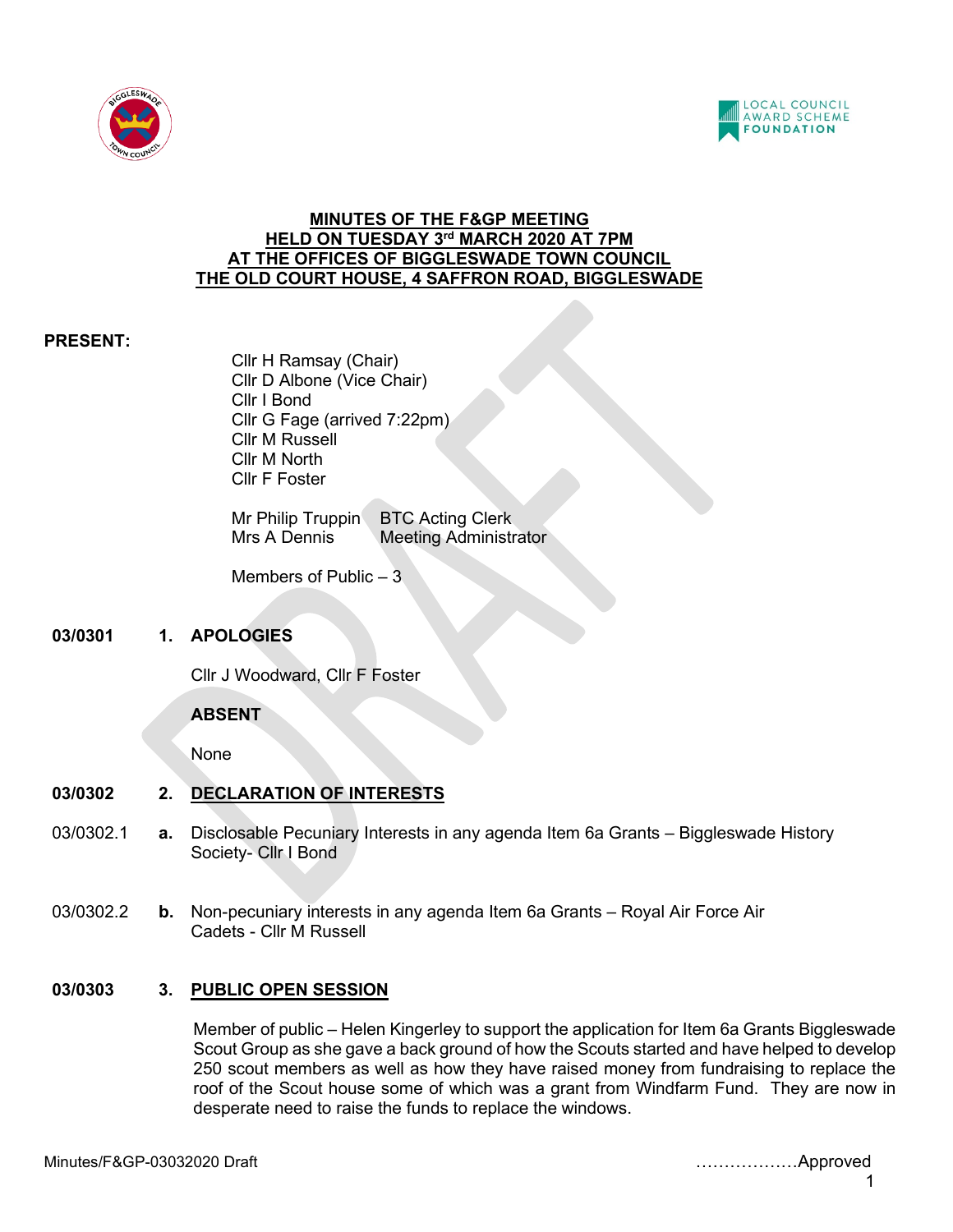### **03/0304 4**. **MINUTES AND RECOMMENDATIONS OF MEETINGS**

03/0304.1 **a.** Members received and approved the Minutes of the Finance & General Purpose (F&GP) Meeting held on Tuesday 21<sup>st</sup> January 2020.

#### **03/0305 5. MATTERS ARISING**

Members requested a progress update of the issuing of a pre-paid debit card to the Office Manager. The Acting Clerk advised that this has not yet been actioned as the Office Manager has been on holiday.

Members requested a progress update of the purchase of a timer and the use of a microphone during meetings has not yet been actioned and requested that the Acting Clerk attend to this.

Members requested that the Rose Lane lease be an item on the next Council Agenda.

## **03/0306 6. ITEMS FOR CONSIDERATION**

#### 03/0306.1 **a. Grants and Sponsorships 2020/21- D**

After much discussion Council **RECOMMENDED** that BRCC Community Agent should now be budgeted separately and not from the Grants fund. The case for the Agent had been proved and that a service level agreement should be done.

Council **RECOMMENDED** that the BRCC Community Agent application be discussed at the next Council Meeting 10<sup>th</sup> March 2020.

The Acting Clerk advised that the annual budget should be set at the Precept for the BRCC annual grant application.

Council **RECOMMENDED** that British Legion application re: Memorial bench in the area of the Market Square should be awarded. However, Council would like this discussed in detail at the next Council Meeting.

Of the grant applications, namely St Andrews Lower School FTGA was in excess of £2,000 and not awarded. Council **RECOMMENDED** that they be advised to speak to Central Bedfordshire Councillor S Watkins about applying for S106 funding.

The grants amount as **RESOLVED** to be awarded are reflected on the list of applications (attached).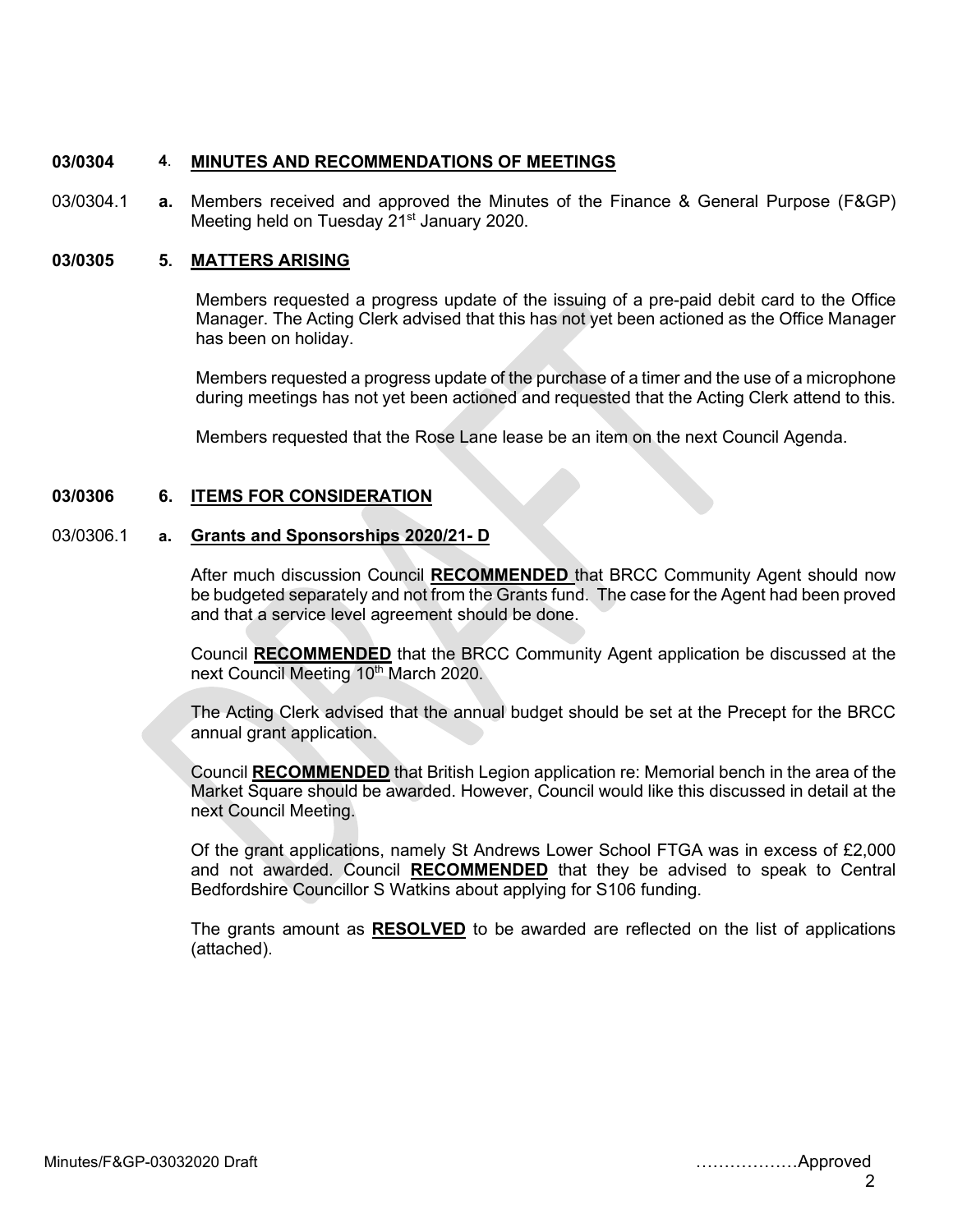#### **03/0307 7. 7. ITEMS FOR INFORMATION**

#### **a. Budget Report**

Council reviewed the budget reports i) Detailed Income and Expenditure based on actual budget heading 31<sup>st</sup> January 2020 and ii) Detailed Income and Expenditure based on projected budget heading 31<sup>st</sup> January 2020.

Councillors found that the new layout of the reports using the Cost codes as well as Committee headings would be clearer if presented on a combined report.

The Acting Clerk said that the reports are a work in progress and that he would welcome comments for Councillors regarding which information would be most useful.

Councillor G Fage requested it to be minuted that the Chairman and Vice Chairman of each Committee have a separate meeting with the Acting Clerk to discuss types of reports and the information as required.

It was **RECOMMENDED** to Council that each Committee Chair and Vice Chair monitor its budget at each of its meetings. Each Chair of the Committee to email the Acting Clerk with suggestions of what reports of expenditure and explanations, therefore.

It was **RESOLVED** that the Acting Clerk meet with DCK Derek Kemp to discuss how reports can be put in a format which will be better understood.

It was **RESOLVED** that a report on current staff Training and projected training courses should be updated for the Personnel Committee. This will ensure that requests for Staff training, statutory training and mandatory training can be budgeted for at the next precept meeting.

## **03/0308 8. PUBLIC OPEN SESSION**

Member of public – Helen Kingerley thanked the Council for granting the Biggleswade Scout Group for granting the application for 2020/21 and was extremely grateful for this decision. The metal framed windows and glazing on the windows on the Scout House will be able to be repaired and glazed.

Member of public – Leigh Wood from Node wanted to say that Node and BTC had a good relationship and that he has been in discussion with the Acting Clerk with regards to the fees and service which they provide to BTC and that he would welcome a formal meeting with the Town Councillors.